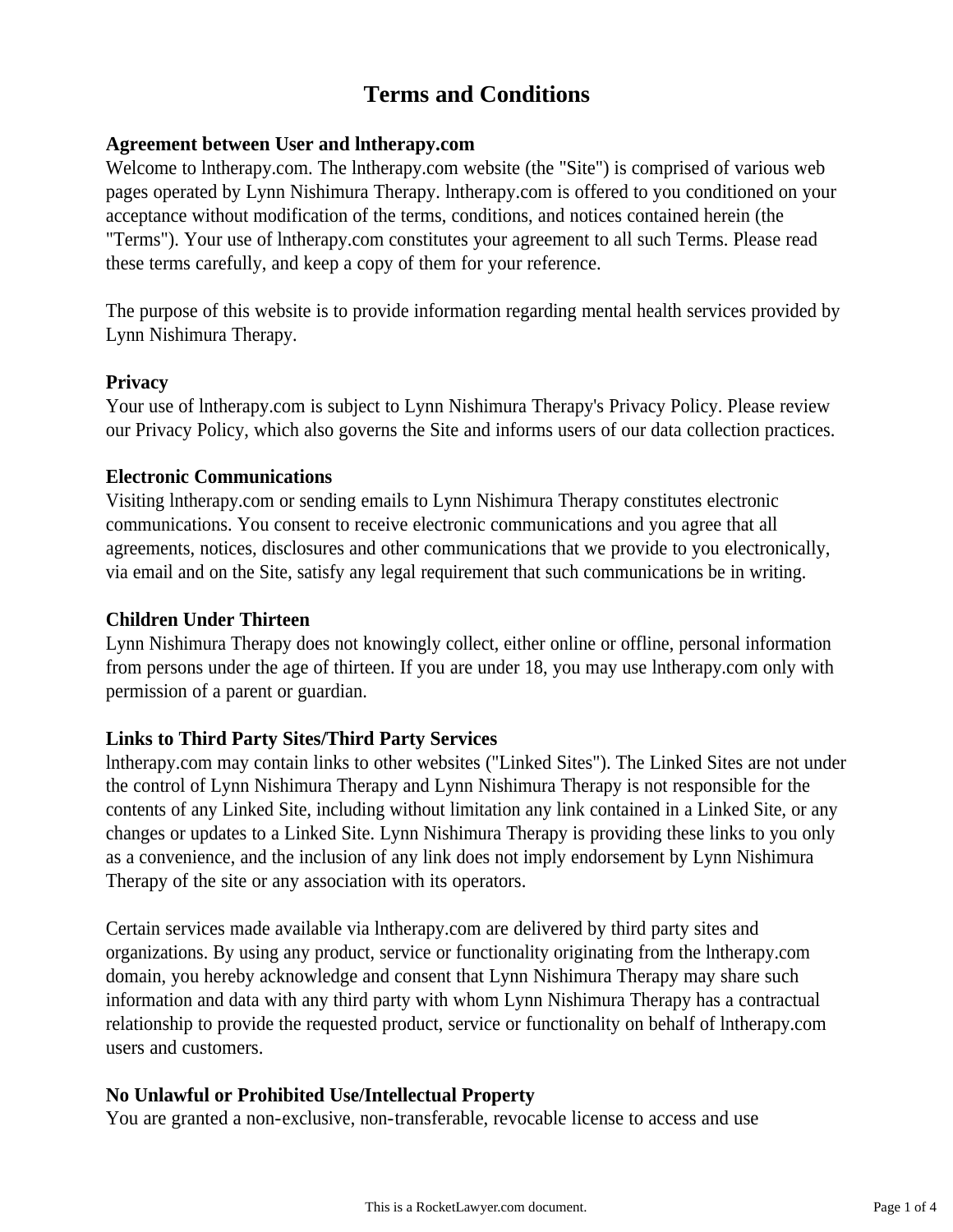lntherapy.com strictly in accordance with these terms of use. As a condition of your use of the Site, you warrant to Lynn Nishimura Therapy that you will not use the Site for any purpose that is unlawful or prohibited by these Terms. You may not use the Site in any manner which could damage, disable, overburden, or impair the Site or interfere with any other party's use and enjoyment of the Site. You may not obtain or attempt to obtain any materials or information through any means not intentionally made available or provided for through the Site.

All content included as part of the Service, such as text, graphics, logos, images, as well as the compilation thereof, and any software used on the Site, is the property of Lynn Nishimura Therapy or its suppliers and protected by copyright and other laws that protect intellectual property and proprietary rights. You agree to observe and abide by all copyright and other proprietary notices, legends or other restrictions contained in any such content and will not make any changes thereto.

You will not modify, publish, transmit, reverse engineer, participate in the transfer or sale, create derivative works, or in any way exploit any of the content, in whole or in part, found on the Site. Lynn Nishimura Therapy content is not for resale. Your use of the Site does not entitle you to make any unauthorized use of any protected content, and in particular you will not delete or alter any proprietary rights or attribution notices in any content. You will use protected content solely for your personal use, and will make no other use of the content without the express written permission of Lynn Nishimura Therapy and the copyright owner. You agree that you do not acquire any ownership rights in any protected content. We do not grant you any licenses, express or implied, to the intellectual property of Lynn Nishimura Therapy or our licensors except as expressly authorized by these Terms.

#### **International Users**

The Service is controlled, operated and administered by Lynn Nishimura Therapy from our offices within the USA. If you access the Service from a location outside the USA, you are responsible for compliance with all local laws. You agree that you will not use the Lynn Nishimura Therapy Content accessed through lntherapy.com in any country or in any manner prohibited by any applicable laws, restrictions or regulations.

## **Indemnification**

You agree to indemnify, defend and hold harmless Lynn Nishimura Therapy, its officers, directors, employees, agents and third parties, for any losses, costs, liabilities and expenses (including reasonable attorney's fees) relating to or arising out of your use of or inability to use the Site or services, any user postings made by you, your violation of any terms of this Agreement or your violation of any rights of a third party, or your violation of any applicable laws, rules or regulations. Lynn Nishimura Therapy reserves the right, at its own cost, to assume the exclusive defense and control of any matter otherwise subject to indemnification by you, in which event you will fully cooperate with Lynn Nishimura Therapy in asserting any available defenses.

## **Liability Disclaimer**

THE INFORMATION, SOFTWARE, PRODUCTS, AND SERVICES INCLUDED IN OR AVAILABLE THROUGH THE SITE MAY INCLUDE INACCURACIES OR TYPOGRAPHICAL ERRORS. CHANGES ARE PERIODICALLY ADDED TO THE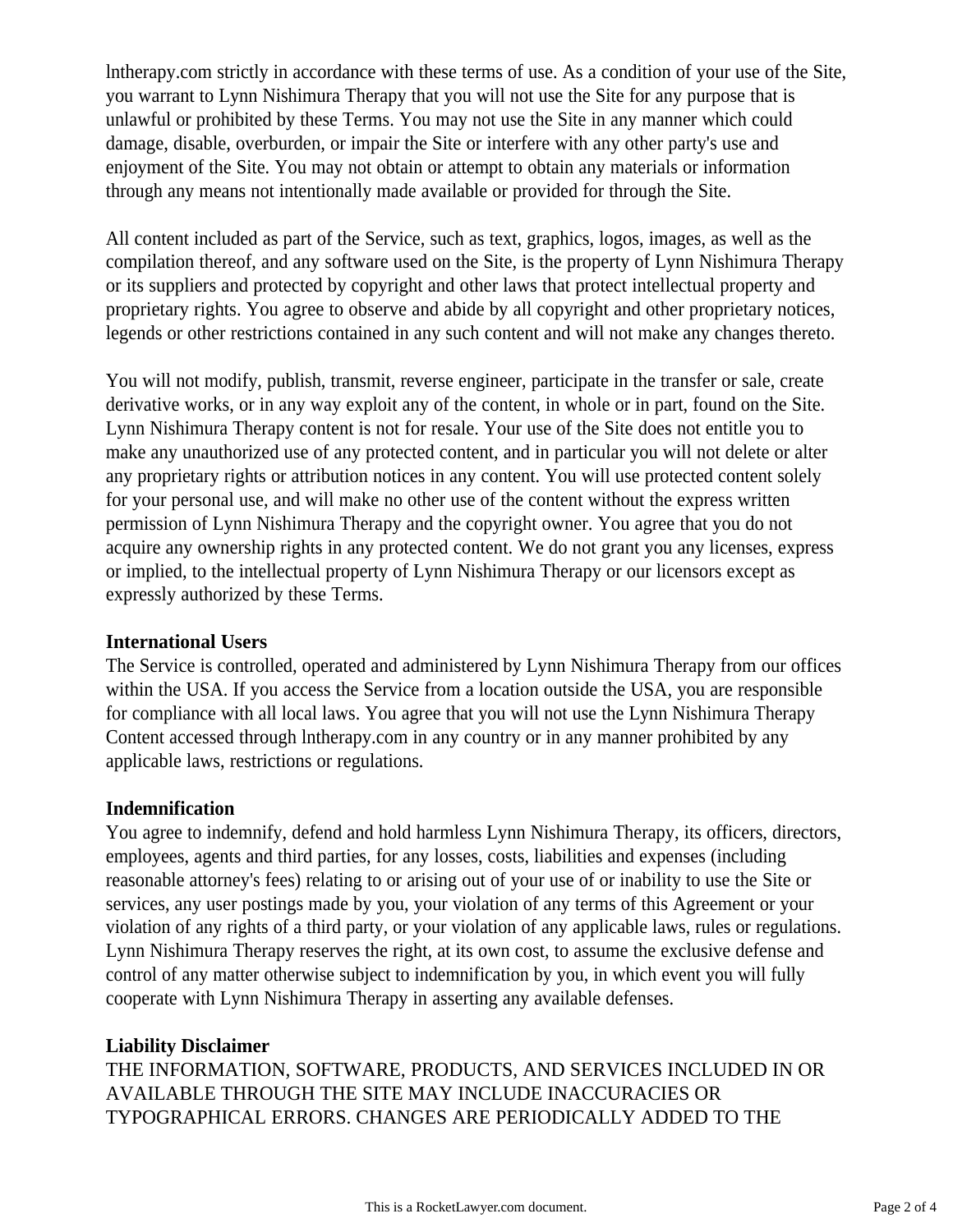INFORMATION HEREIN. LYNN NISHIMURA THERAPY AND/OR ITS SUPPLIERS MAY MAKE IMPROVEMENTS AND/OR CHANGES IN THE SITE AT ANY TIME.

LYNN NISHIMURA THERAPY AND/OR ITS SUPPLIERS MAKE NO REPRESENTATIONS ABOUT THE SUITABILITY, RELIABILITY, AVAILABILITY, TIMELINESS, AND ACCURACY OF THE INFORMATION, SOFTWARE, PRODUCTS, SERVICES AND RELATED GRAPHICS CONTAINED ON THE SITE FOR ANY PURPOSE. TO THE MAXIMUM EXTENT PERMITTED BY APPLICABLE LAW, ALL SUCH INFORMATION, SOFTWARE, PRODUCTS, SERVICES AND RELATED GRAPHICS ARE PROVIDED "AS IS" WITHOUT WARRANTY OR CONDITION OF ANY KIND. LYNN NISHIMURA THERAPY AND/OR ITS SUPPLIERS HEREBY DISCLAIM ALL WARRANTIES AND CONDITIONS WITH REGARD TO THIS INFORMATION, SOFTWARE, PRODUCTS, SERVICES AND RELATED GRAPHICS, INCLUDING ALL IMPLIED WARRANTIES OR CONDITIONS OF MERCHANTABILITY, FITNESS FOR A PARTICULAR PURPOSE, TITLE AND NON-INFRINGEMENT.

TO THE MAXIMUM EXTENT PERMITTED BY APPLICABLE LAW, IN NO EVENT SHALL LYNN NISHIMURA THERAPY AND/OR ITS SUPPLIERS BE LIABLE FOR ANY DIRECT, INDIRECT, PUNITIVE, INCIDENTAL, SPECIAL, CONSEQUENTIAL DAMAGES OR ANY DAMAGES WHATSOEVER INCLUDING, WITHOUT LIMITATION, DAMAGES FOR LOSS OF USE, DATA OR PROFITS, ARISING OUT OF OR IN ANY WAY CONNECTED WITH THE USE OR PERFORMANCE OF THE SITE, WITH THE DELAY OR INABILITY TO USE THE SITE OR RELATED SERVICES, THE PROVISION OF OR FAILURE TO PROVIDE SERVICES, OR FOR ANY INFORMATION, SOFTWARE, PRODUCTS, SERVICES AND RELATED GRAPHICS OBTAINED THROUGH THE SITE, OR OTHERWISE ARISING OUT OF THE USE OF THE SITE, WHETHER BASED ON CONTRACT, TORT, NEGLIGENCE, STRICT LIABILITY OR OTHERWISE, EVEN IF LYNN NISHIMURA THERAPY OR ANY OF ITS SUPPLIERS HAS BEEN ADVISED OF THE POSSIBILITY OF DAMAGES. BECAUSE SOME STATES/JURISDICTIONS DO NOT ALLOW THE EXCLUSION OR LIMITATION OF LIABILITY FOR CONSEQUENTIAL OR INCIDENTAL DAMAGES, THE ABOVE LIMITATION MAY NOT APPLY TO YOU. IF YOU ARE DISSATISFIED WITH ANY PORTION OF THE SITE, OR WITH ANY OF THESE TERMS OF USE, YOUR SOLE AND EXCLUSIVE REMEDY IS TO DISCONTINUE USING THE SITE.

#### **Termination/Access Restriction**

Lynn Nishimura Therapy reserves the right, in its sole discretion, to terminate your access to the Site and the related services or any portion thereof at any time, without notice. To the maximum extent permitted by law, this agreement is governed by the laws of the State of California and you hereby consent to the exclusive jurisdiction and venue of courts in California in all disputes arising out of or relating to the use of the Site. Use of the Site is unauthorized in any jurisdiction that does not give effect to all provisions of these Terms, including, without limitation, this section.

You agree that no joint venture, partnership, employment, or agency relationship exists between